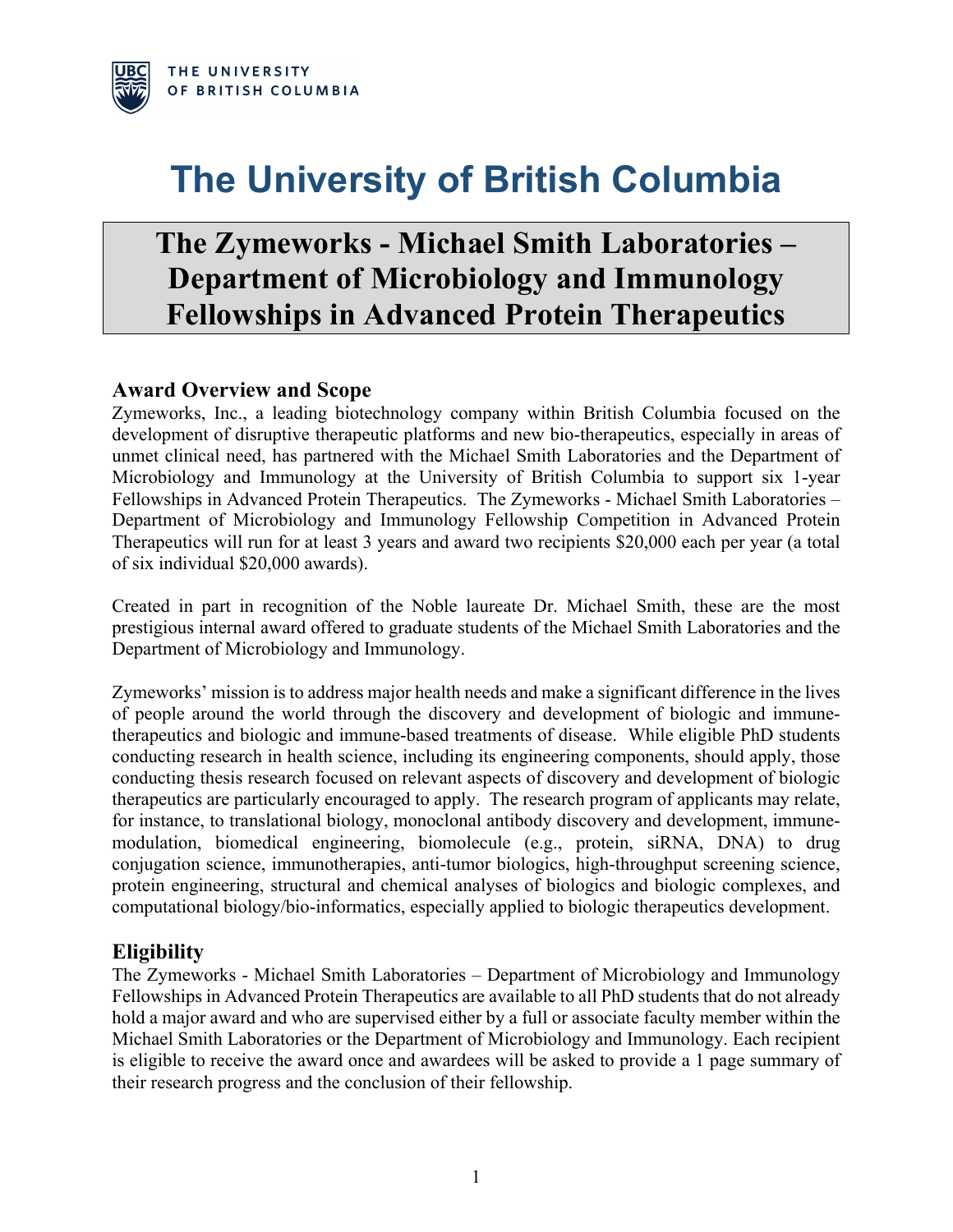

## **Fellowship Selection Criteria and Process**

The selection of Fellowship recipients will be made by the Michael Smith Laboratories/ Department of Microbiology and Immunology Joint Graduate Student Awards Committee and in consultation with the Faculty of Graduate and Postdoctoral Studies. Applicants will be evaluated on the basis of their:

- Research Proposal including fit to the scope of the Zymeworks MSL Dept of M&I Fellowship in Advanced Protein Therapeutics. (25%)
- Leadership Potential commitment to addressing major health problems and making a clear positive contribution to society. (25%)
- Academic and Research excellence. (50%)

## **Submission Deadline and Post-Competition Notification of Results**

Compile all components of the application into a single PDF, and submit to Leslie Kennah (leslie.kennah@msl.ubc.ca) by 3 pm June 30<sup>th</sup> of each year.

The recipient of this year's Zymeworks - Michael Smith Laboratories – Department of Microbiology and Immunology Fellowships in Advanced Protein Therapeutics will be announced in August, 2021 for a September start.

## **Application Components**

### **Section I: Research Proposal**

Maximum one page (1" margins, 12-pt Times font, single spaced) to be prepared solely by the applicant.

Describe your proposed research project for the period during which you would hold the fellowship. As part of this, please provide the following information:

- Proposal alignment with the goals of the fellowship
- Background information to position your proposed research within the context of the current knowledge in the field
- The central research question(s) and supporting hypothesis
- The near and long-term objectives
- The experimental or theoretical approach to be taken (citing literature pertinent to the proposal), as well as all key methods and procedures to be used
- The anticipated contribution of the project to the advancement of society.

In preparing your research proposal, please employ the citation style common to your field of research. Do not use more than one citation style. Footnotes or endnotes should be employed for citation purposes only, and should not elaborate on the information contained in the 1-page research proposal. The list of citations for your research proposal must not exceed one page.